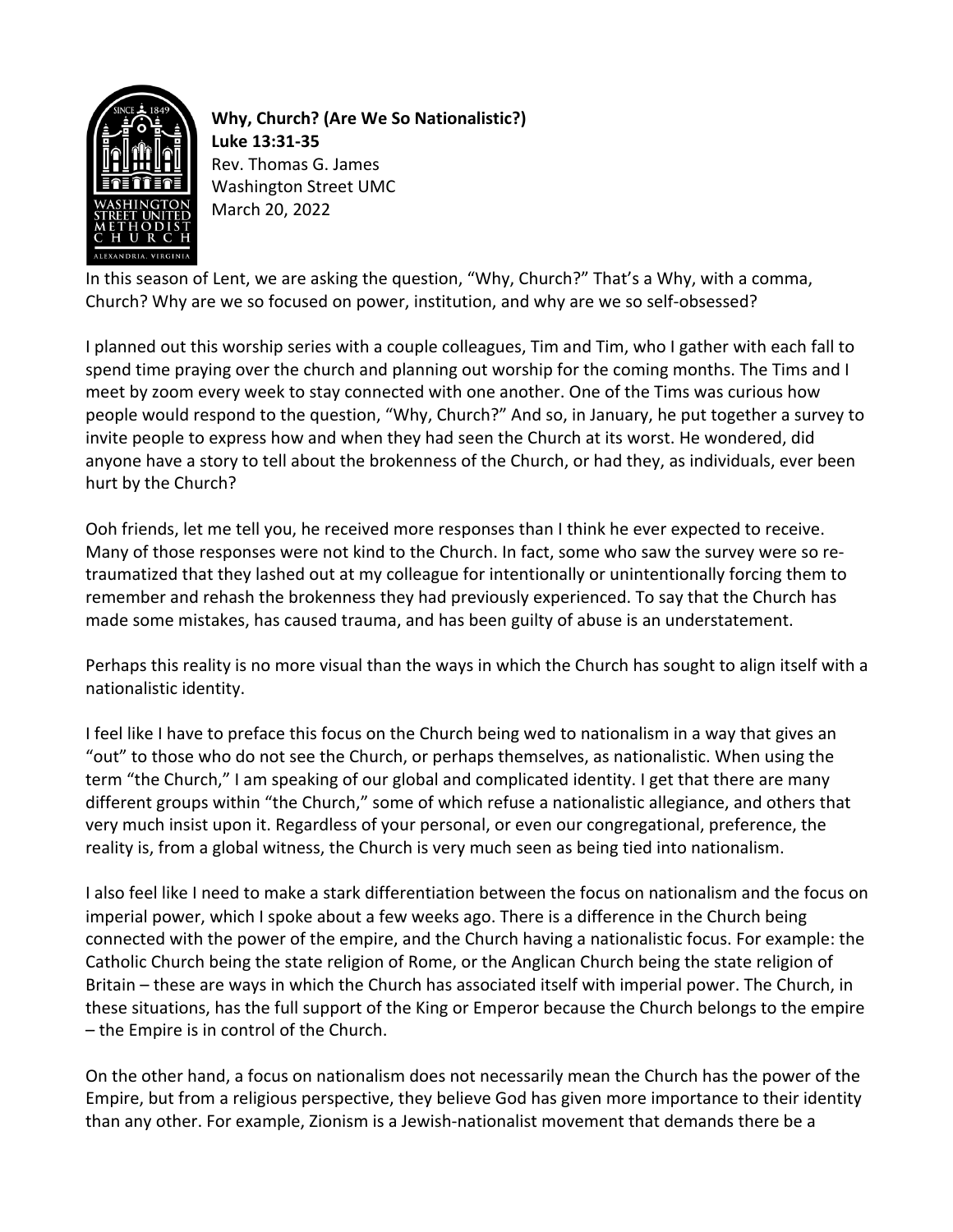"Jewish state" in Israel, not simply a state of Jews. They believe in maintaining a strict Jewish-first mentality, regardless the diversity of humanity within Israel.

It is not difficult to see this focus on nationalism within our own borders. To get a sense of what this looks like within our own nation, just do a google image search for: "January 6 Christian." It wasn't talked about a lot in the news following January 6 because the Capital invasion stole the headlines, but in DC on January 6, 2021, a large group of people who define themselves as Christians gathered for what was called the "Jericho March." The idea comes from the Biblical story of Jericho in Joshua 6, where the people of Israel circled the city 7 times until the walls crumbled down, at which point the Israelites conquered the city. The title of the march should in and of itself indicate what they were hoping would happen that day.

In the days following the Capital invasion, the leaders of the Jericho March officially denounced any and all acts of violence that took place at the US Capital. Yet, the images from the insurrection made it hard to hide the influence of such a group on Capital grounds. There were flags and signs throughout the mob that said, "Jesus saves," "in God we trust," "Jesus for president," and many that connected our former president with religious overtones, such as: "Trump is president. Christ is king," or "In God we trust. Stop the steal." There was at least one person who carried a full-sized cross with him on to the Capital grounds.

Again, while the sighting of such Church-memorabilia during the insurrection may not reflect the full witness of the Church, without a question, the visibility of this event requires that much more work from the rest of us in the Church to call out the unfaithfulness of such acts. It requires some dedicated time and space to lament the brokenness of the Church, especially as such nationalism seeks to limit and maintain a witness of the church into the hands of a population that is making last-ditch attempts to maintain their personal privilege and power within the nation.

And so today, I want us to wrestle with the question, "Why, Church? Why are we so nationalistic?" If only Jesus had some guidance to help us with this question.

What's that? Yes, he did – I'm so glad you asked.

Our text in Luke today comes on the heels of our text last week, during which Jesus was teaching in a synagogue. After he left the synagogue, he continued from one town or village to another, teaching as he made his way to Jerusalem. The text isn't real clear where or when this story takes place, but it comes in the narrative as Jesus is making his way to Jerusalem, where we know he will live out his final week.

The story begins with some Pharisees coming to Jesus to let him know that Herod had it out to kill Jesus. Herod Antipas was the tetrarch of Galilee – that is, the Roman ruler who oversaw the region of Galilee. He was something of a puppet king on behalf of Caesar; Rome's Number 1 man in Judea. This wouldn't be the first time Herod had sought to have Jesus killed. It was Herod who ordered the slaughter of the innocents in Bethlehem in his attempt to have Jesus killed as a child, having heard that Bethlehem was the location for the birth of "the King of the Jews."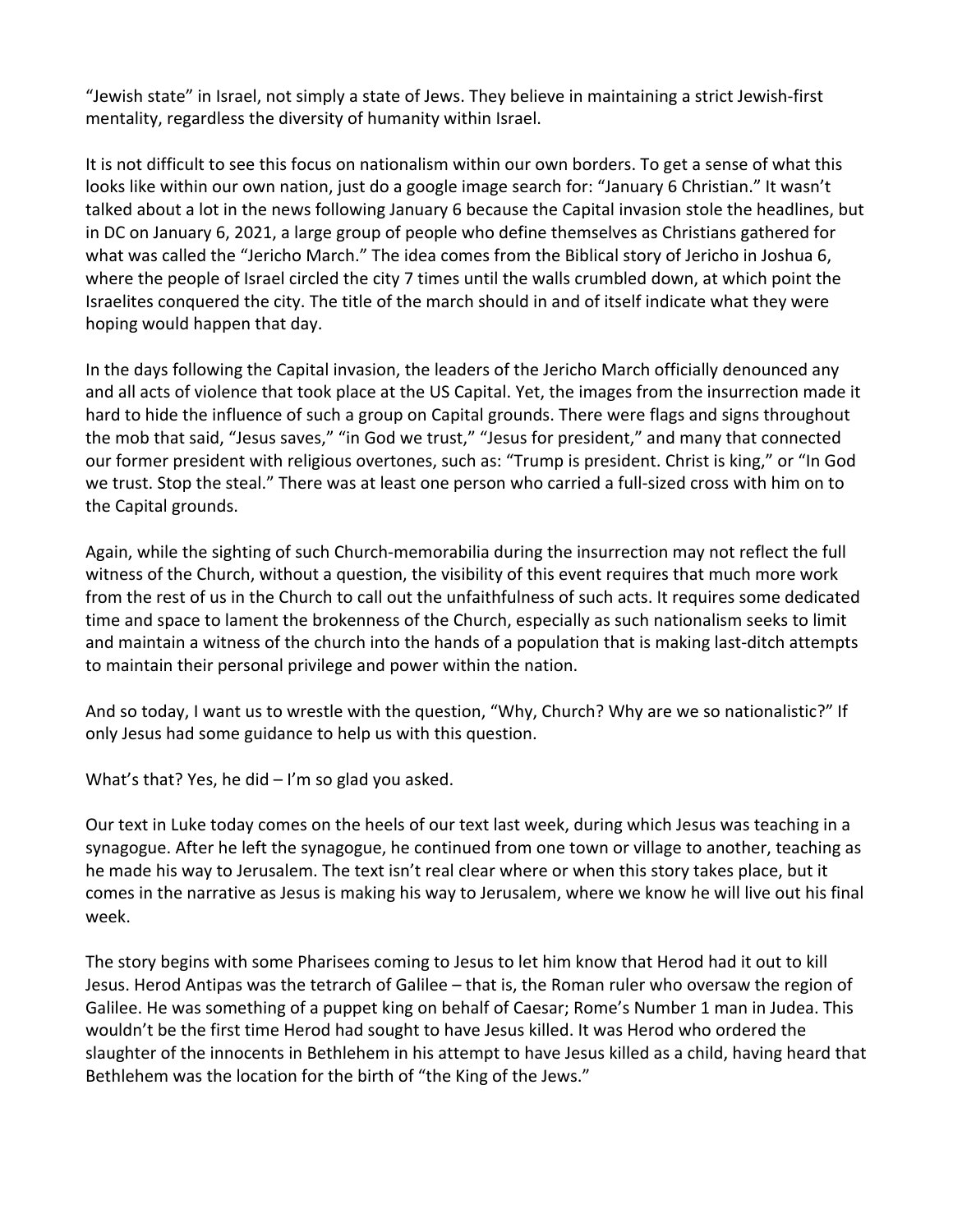It's a bit awkward that the Pharisees have come to warn Jesus of Herod's ill intention. There's no hiding the fact that Jesus and the Pharisees have a love-hate relationship. Jesus teachers them to love everyone, and they hate him for it. Jesus is often seen as being in conflict with these leaders of the Jewish community, and yet, in this moment, it seems they have come to offer an honest word of concern for his well-being, saying, "Get away from here, Herod wants to kill you."

Jesus, in his cool, calm, and collected way responds, "Go and tell that fox for me, 'Listen, I am casting out demons and performing cures today and tomorrow, and on the third day I will finish my work. Yet today, tomorrow, and the next day I must be on my way, because it is impossible for a prophet to be killed away from Jerusalem."'

There's two things here that are important for us to note. I want you to look at the text closely – pull out a Bible, pull up your phone, or if you're online, use the Bible tab to pull up the text. Luke, chapter 13, verses 31-35.

First off, it's important to note that Jesus calls Herod a "fox." One scholar refers to this as Jesus using the f-word – the "fox." It's Jesus' "four-letter" way of chastising Herod for being a deceitful and conning individual. Clearly Jesus doesn't care much for Herod.

But more importantly, the interpreters have done something interesting here in this text. The original text is just Greek letters – there's no punctuation included in the original Greek manuscript of the Gospel of Luke. This means that all of the punctuation we see in our translation was added in by a translator at some point.

Look closely at the punctuation beginning in verse 32. Jesus said to the Pharisees, "Go and tell that fox for me …" The translators then include a second set of quotation marks that will designate the information Jesus wants the Pharisees to go and say to Herod. Jesus is offering a verbatim statement that he wants the Pharisees to share with Herod. … Now, look at the end of verse 33, there's another set of quotation marks, which marks the end of the statement that Jesus wants spoken to Herod.

It's an important breaking point, because it separates what Jesus wants spoken to Herod from that which Jesus is saying directly to the Pharisees. What Jesus says in verses 34 and 35, following the closing quotations, is not included in the statement that should go back to Herod. Having offered his chastisement of the Roman pawn, Jesus – in verses 34-35 – shifts his focus back on the Pharisees.

In these verses, Jesus says, "Jerusalem, Jerusalem, the city that kills the prophets and stones those who are sent to it! How often have I desired to gather your children together as a hen gathers her brood under her wings, and you were not willing! See, your house is left to you. And I tell you, you will not see me until the time comes when you say, "Blessed is the one who comes in the name of the Lord."

In verses 32-33, Jesus doesn't offer much of a challenge to Herod. He basically says, "if you want me, come and get me. Here's where I'm going." Jesus doesn't have much to critique when it comes to Herod, because for Jesus, Herod isn't the threat. Herod had tried to kill him before, and failed.

But to the Pharisees in verses 34-35 – to these leaders of the Jewish community who were the most strict when it came to the Jewish law – Jesus has a pretty strong statement to make. His statement